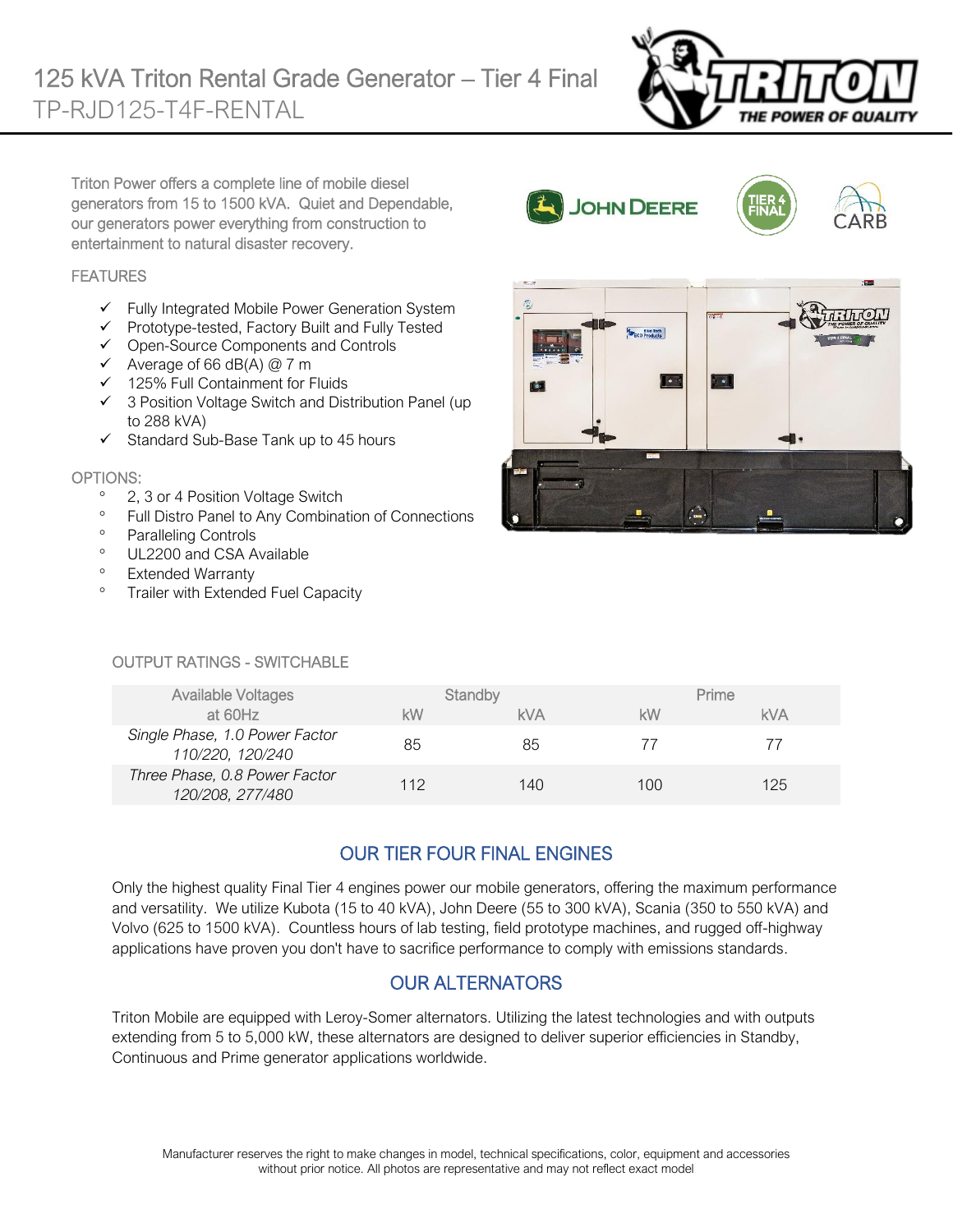

#### ENGINE INFORMATION

| <b>Engine Make</b>               | John Deere             |
|----------------------------------|------------------------|
| Model                            | 4045HFG09              |
| <b>Tier Rating</b>               | Tier 4 Final           |
| Engine Speed (RPM)               | 1800                   |
| Engine Power Output at rated RPM | 124 kWm / 166 HP       |
| Cooling                          | <b>Radiator Cooled</b> |
| Aspiration                       | Turbocharged           |
| Total Displacement (Liter)       | 4.5                    |
| No. of Cylinders and Build       | 4, in line             |
| <b>Bore and Stroke</b>           | 106 x 127              |
| <b>Compression Ratio</b>         | 17.0:1                 |
| Governor                         | Electronic             |
| Fuel Consumption (L/hr)          |                        |
| <b>Full Load</b>                 | 20                     |
| 75% Load                         | 15.9                   |
| 50% Load                         | 11.8                   |
| Oil Capacity (Liter)             | 18                     |
| Coolant Capacity (Liter)         | 18                     |

## ABOUT THE ENGINE

You can count on John Deere PowerTech™ generator drive engines to start in the morning, operate efficiently all day, and work reliably for many years. But pure product performance isn't the strongest thing about working with John Deere. It's the confidence of having the John Deere integration and support network at your side every step of the way. John Deere generator drive engines are ready when and where you need them. They provide fast response for standby situations and exceptional load recovery for prime usage in a wide variety of applications.

### ALTERNATOR INFORMATION

| Manufacturer                          | Leroy Somer                                                     |
|---------------------------------------|-----------------------------------------------------------------|
| Design                                | Brushless single bearing, revolving field                       |
| Stator                                | 2/3 pitch                                                       |
| Rotor                                 | Single bearing, flexible disc                                   |
| <b>Insulation System</b>              | Class H                                                         |
| <b>Standard Temperature Rise</b>      | 125 -163°C Continuous                                           |
| Exciter Type                          | <b>Self Excited</b>                                             |
| <b>Phase Rotation</b>                 | A(U), B(V), C(W)                                                |
| <b>Alternator Cooling</b>             | Direct drive centrifugal blower fan                             |
| AC Waveform Total Harmonic Distortion | No load < $1.5\%$ . Non distorting balanced linear load < $5\%$ |
| Telephone Influence Factor (TIF)      | <50 per NEMA MG1-22.43                                          |
| Telephone Harmonic Factor (THF)       | $<$ 2%                                                          |
|                                       |                                                                 |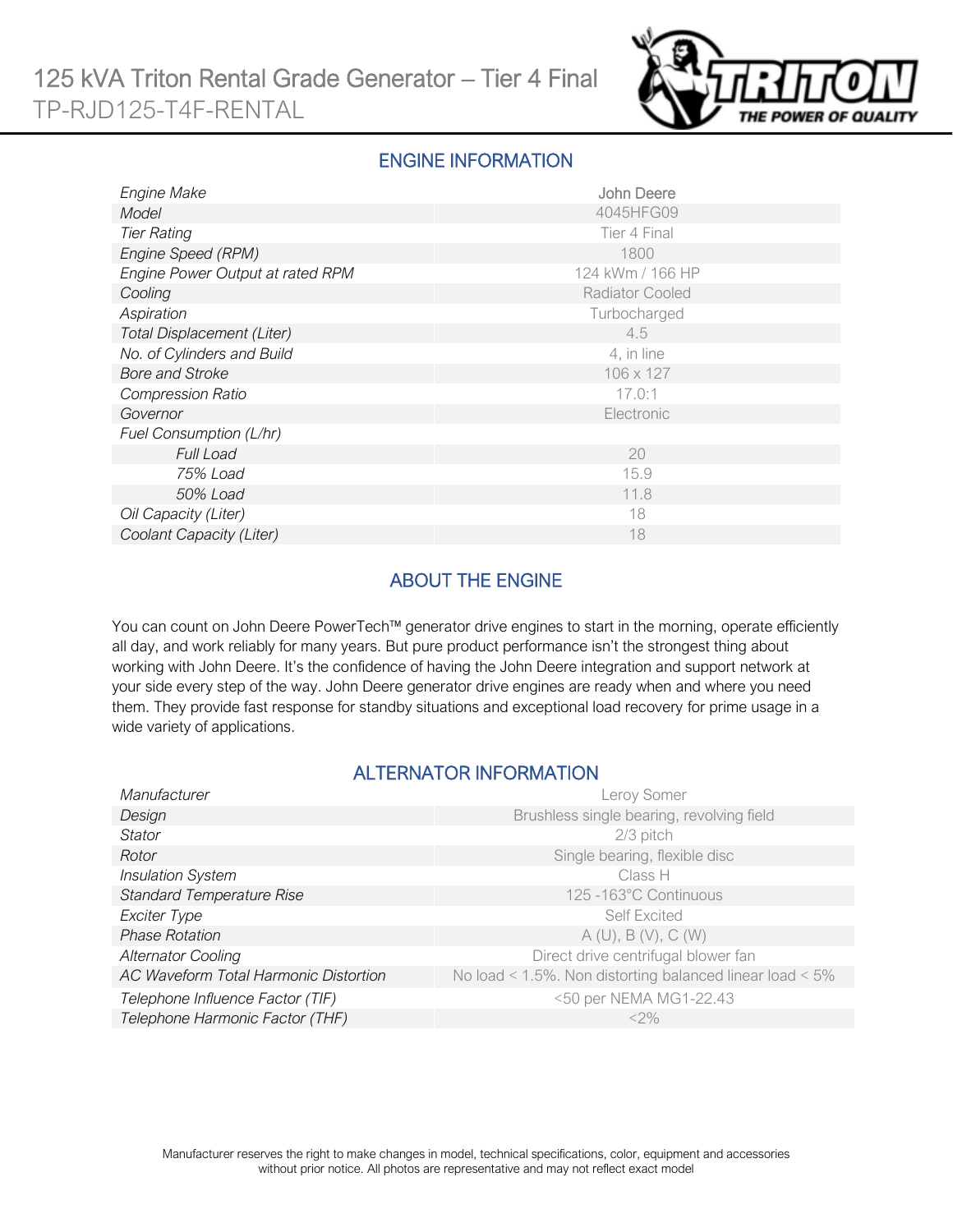# 125 kVA Triton Rental Grade Generator – Tier 4 Final TP-RJD125-T4F-RENTAL



## STANDARD ITEMS

- Engine System:
	- o Oil Drain Pump
	- o Tier 4 Final Certification
	- o Electronic Governor
	- o Full Fluid Containment
- Fuel System
	- o Fuel Valve for External Tank
	- o Primary Fuel Filter
	- o Fuel Capacity: XXX liters
	- o Flexible Fuel Lines
- **Electrical System** 
	- o 3 Position Voltage Switch (Standard up to 288 kVA)
	- o Side Mounted Control Panel
	- o Unit Mounted Mainline Circuit Breaker
	- o Battery Switch
	- o Distribution Panel with Cam-Locks
- ✓ Cooling System
	- o 45º C Ambient Temperature Rating
	- o 50/50 Ethylene glycol antifreeze
	- o Radiator Drain Extension
- Generator Set
	- o Mounted on Heavy Duty Steel Base
	- o Full Factory Load Bank Testing
	- o Sub-Base Lifting Points
	- o Forklift Pockets for Easy Transport
- **Alternator** 
	- o 12 Lead Leroy-Somer Alternator
- ✓ Enclosure
	- o Stainless Steel Hinges and Locks
	- o Ultra-Quiet Enclosure
	- o Powder Coated Finish
	- o Easy Access to All Service Points
	- o Fully Sound Attenuated
	- o Advanced Water and Dust Proofing

## OPTIONAL ITEMS

- Engine System:
	- o Upgraded Exhaust Silencers (Hospital, Residential, Critical)
	- o Heavy Duty Air filters
	- o Oil Heater
	- o Block Heater (Circulating, up to 5000 Watt)
- Fuel System
	- o Fuel Cooling System
	- o Extended Fuel Tank
- Electrical System
	- o 2 or 3 Position Voltage Switch available for over 288 kVA
	- o Battery Charger (Standard and Float Type)
	- o Additional Circuit Breakers
	- o Shunt Trips
	- o Electrically Controlled Breakers
	- o Paralleling Systems
	- o Electrical Connections (Cam-Locks, Refer Plugs, Distro Panel, and more)
- Cooling System
	- o Upgraded Radiator Systems
	- o Marine Grade Radiator
- Generator Set
	- o Seismic Isolators
	- o Remote Mounted Control System
- <sup>o</sup> Enclosure
	- o Aluminum Enclosure
	- o Ultra-Quiet Enclosure
	- o 20 and 40' Container Packages
	- o Custom Paint Colors
- **Alternator** 
	- o Marinization (2-3 times dipped)
	- o Permanent Magnetic Generator
- Trailer
	- o Standard Trailer
	- o Trailer with Extended Fuel Tank
	- o Rhino Coating
- Additional Options
	- o Please inquire, Triton can assist in engineering nearly any option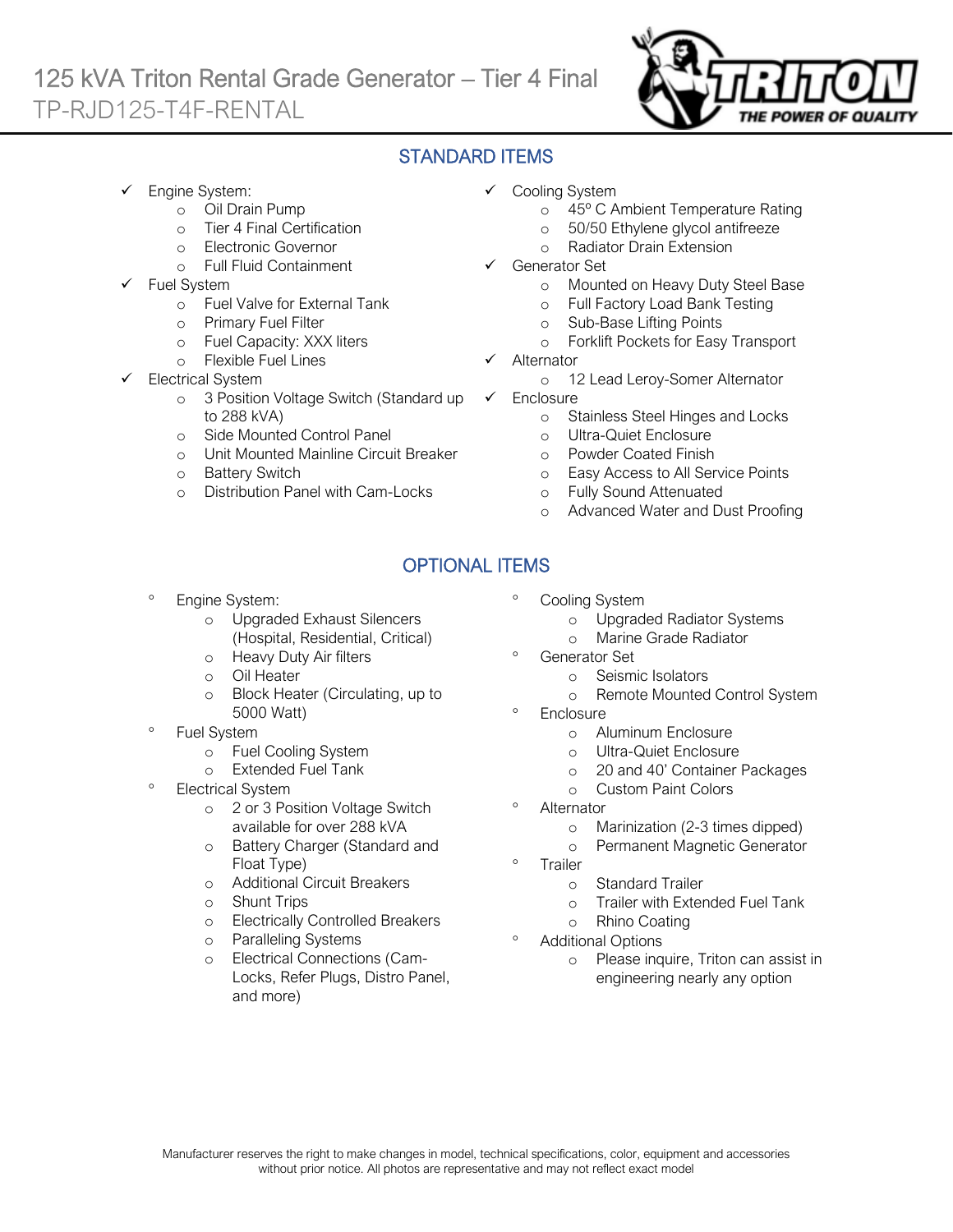# RENTAL PACKAGE

#### 3 POSITION VOLTAGE SELECTOR SWITCH

Our industrial grade voltage selector switches stand above competition. Equipped with high short circuit breaking capacity, mechanical interlock and an overcurrent protection device with the highest quality standards. All models come standard with a lockable design, that can be locked in any position to provide additional safety.

#### SYSTEM OUTPUT:

- Single Phase 120/240V
- Three Phase 120/208V
- Three Phase 277/480V

#### POWER DISTRIBUTION PANEL:

- <sup>o</sup> Individual Breaker Protection for sockets.
- <sup>o</sup> Main Circuit Breaker.
- $\degree$  2 GFCI duplex receptacles (20A 125V), protects electrical
- <sup>o</sup> wiring and receptacles from overheating and possible fire.
- <sup>o</sup> 50A 125/250V twist-lock receptacles with Lexan covers
- <sup>o</sup> Full Set of Cam Locks, Quantity and Size based on Generator output.



- Auto Mains (Utility) Failure Control Module. A sophisticated module monitoring an extensive number of
- engine parameters, the DSE7420 will annunciate warnings, shutdown and engine status information on the back-lit LCD screen, illuminated LED, remote PC, and audible alarms.
- <sup>o</sup> The module includes RS232, RS485 & Ethernet ports as well as dedicated terminals for system expansion.

The DSE7400 Series modules are compatible with electronic

- (CAN) and non-electronic (magnetic pickup/alternator sensing) engines and offer a comprehensive number of flexible inputs, outputs and extensive engine protections so the system can be easily adapted to your requirements.
- <sup>o</sup> The modules can be easily configured using the DSE Configuration Suite Software.